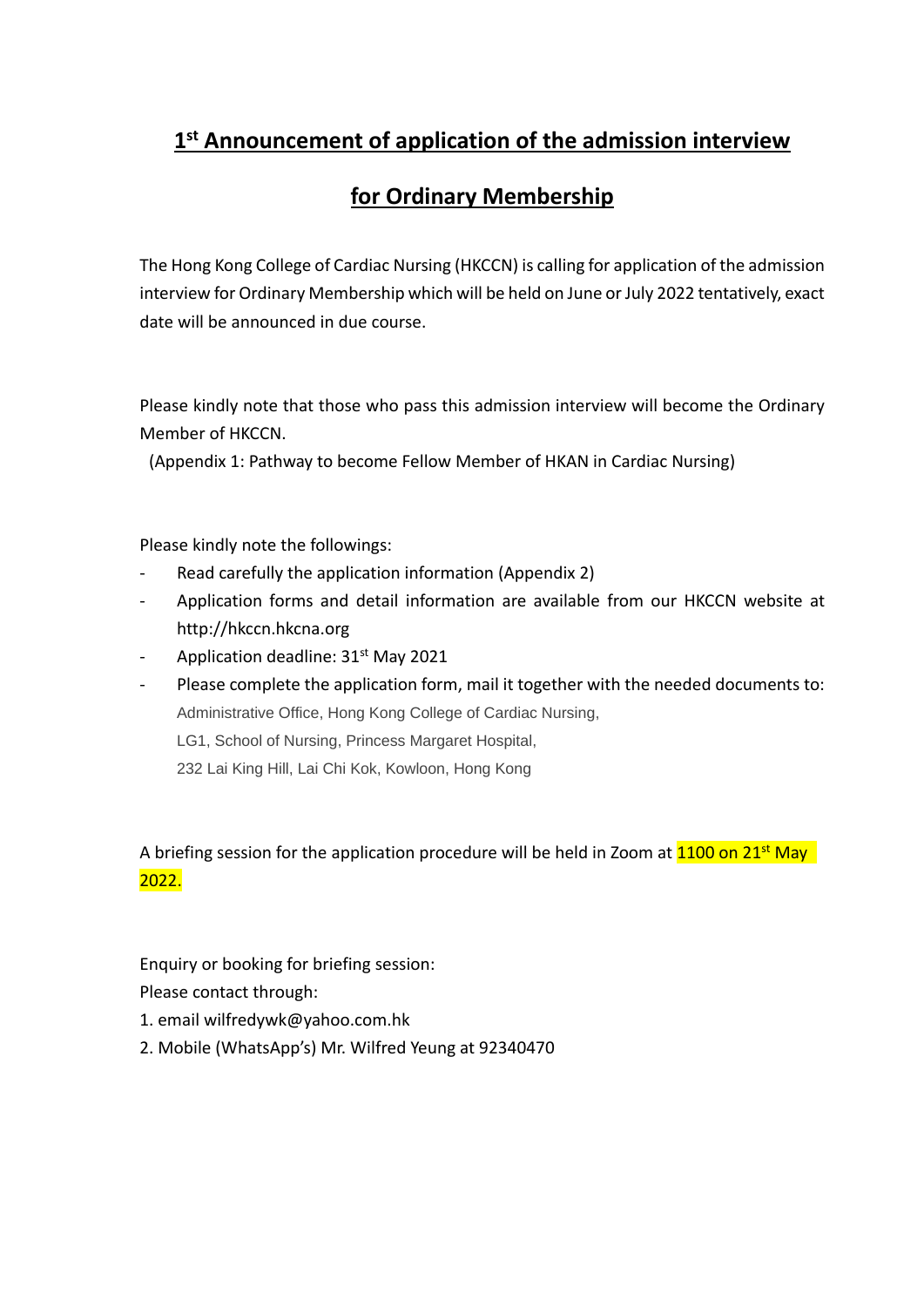# Pathway to become HKCCN fellow member

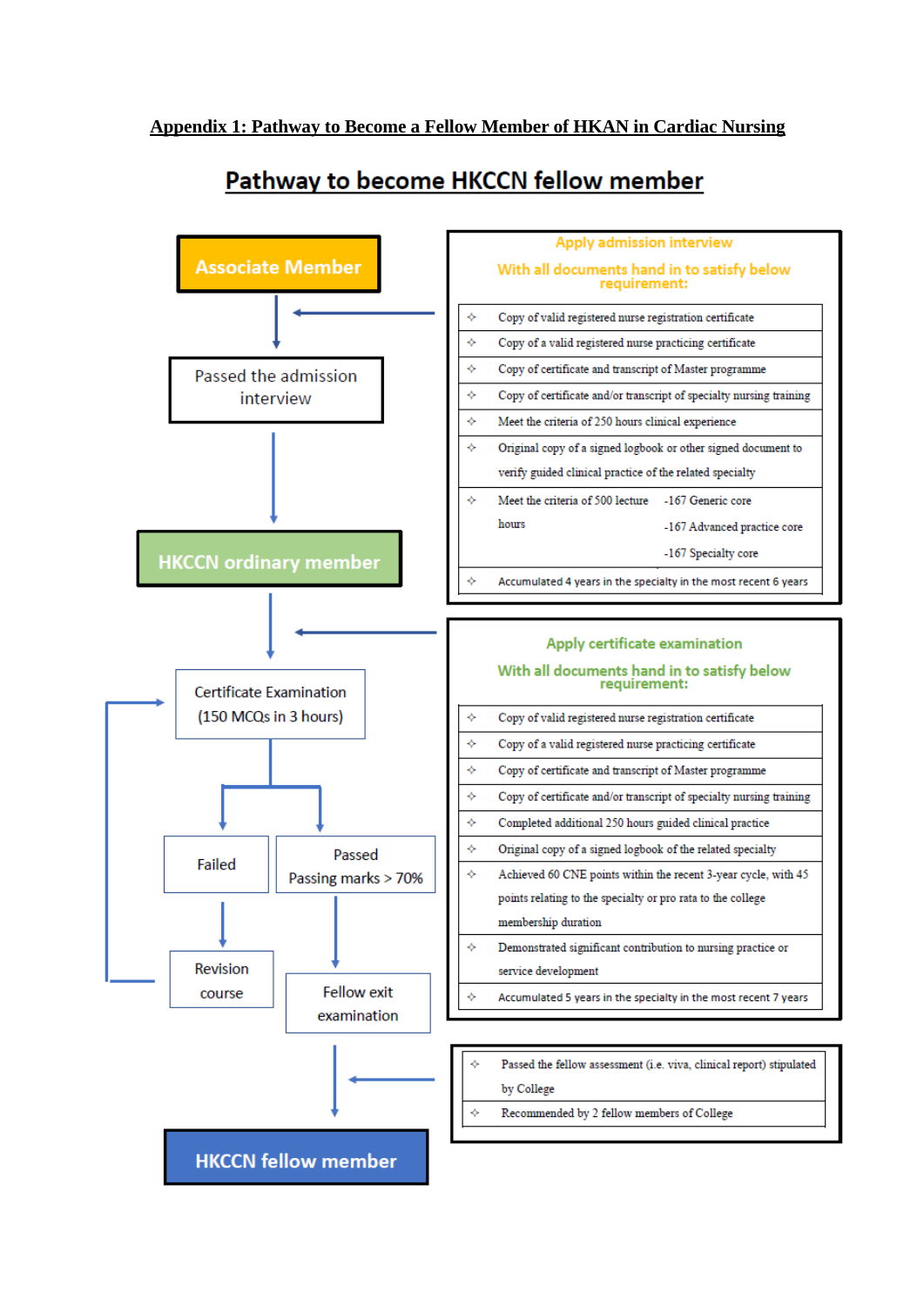### **Appendix 2: Application Information**

### **Who can apply?**

- Holder of a valid Registered Nurse (RN) registration in Hong Kong with a valid practicing certificate;
- RN who has worked in a cardiac-related specialty for an accumulated period of at least 4 years in the most recent 6 years;
- RN who has completed 500 hours of recognized theory input in the cardiac care nursing curriculum;
- RN who has completed a minimum of 250 hours of guided clinical practice in cardiacrelated specialty nursing in an accredited training site(s). The guided clinical practice can be under complete supervision (100%) or with some supervision (at most 50%) in work placement situations as follows:
	- 50%–100% supervised practice [Note1]
	- 0%-50% work placement experience [Note2]
- Holder of a Master's or higher Degree in Nursing or healthcare related discipline from an accredited/recognized university by HKCCN;
- No criminal conviction or professional misconduct (self-declaration).

#### *[Note 1] Definition of supervised practice*

*Refers to experience with an on-site designated appointed mentor who is a fellow of HKCCN and HKAN in current practice.*

*[Note 2] Definition of work placement experience*

- *The situation in which no on-site designated appointed mentor exists. However, the experience is recognized as a learning component, with explicit learning objectives and evidence on learning assessed by a recognized supervisor/mentor.*
- *The evidence of learning can be, but not limited to, case studies, reflective papers, and learning contracts.*

### **Application procedure**

- a. The applicant should complete the application form and enclose the following documents to support the application:
	- Copy of valid RN registration certification
	- Copy of a valid registered nurse practicing certificate
	- Copy or copies of specialty nursing related certificate(s)
	- Copy of the certificates of the highest academic qualification
	- Completed 250 hours of guided clinical practice in the related specialty and duly signed in logbook or other signed document to verify the hours of practice.
	- HKCCN associate membership application form (for non-member only)
	- No criminal conviction or professional misconduct (self-declaration)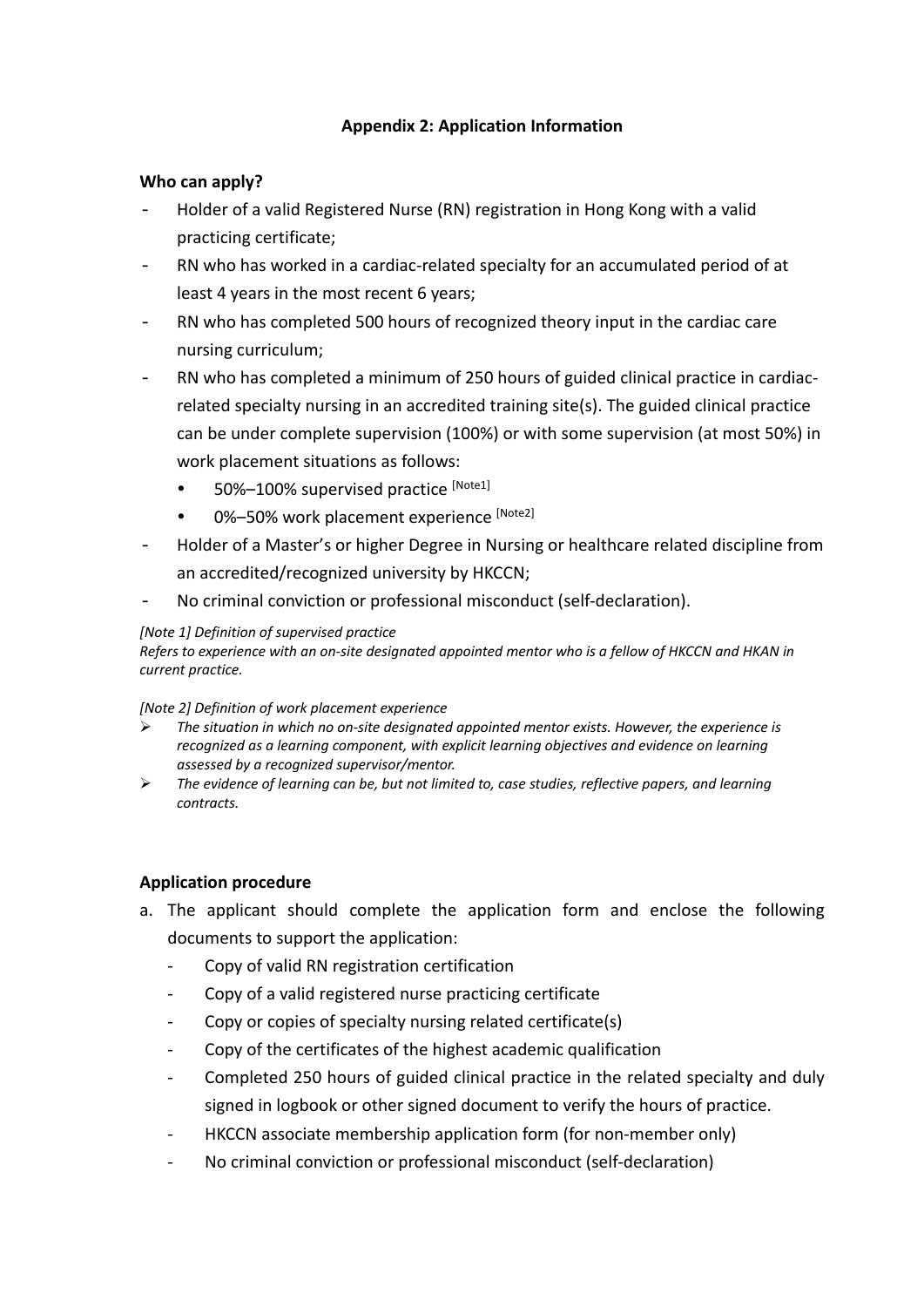- b. Those duly completed applications with all the required documents received by HKCCN will be vetted by the Examination Committee of HKCCN for the eligibility to sit for the admission interview
- c. The Secretariat will inform eligible applicants of the details of the interview procedure.
- d. 'Admission Interview for Ordinary Membership' and 'Assessment for Fellow Membership' are two separate applications. Applicant who pass the admission interview will become Ordinary Member of HKAN (Cardiac). The applicant must became Ordinary Member of HKAN before he/she will be allowed to apply for the 'Assessment for Fellow Membership', and must pass both parts before he/she can be eligible to apply for Fellow membership of HKAN (Cardiac – medical OR surgical OR rehabilitation).
- e. Please note that if the bearer's name on the documentary proofs appears differently, the applicant may be required to approach a statutory body to make a statutory declaration verifying different names appear on the documentary proofs submitted for his/her application are all referring to the same person. The original/notarized copy of the statutory declaration should be sent to HKCCN for assessment upon request.
- f. Deadline of application
	- 31st May 2021
	- Those duly completed applications with all the required documents received by HKCCN by 31<sup>st</sup> May 2021 will be assessed and the applicants concerned will be notified whether they are eligible to sit for the admission interview.
	- Please complete the application form, mail it together with the needed documents to:

Administrative Office, Hong Kong College of Cardiac Nursing,

LG1, School of Nursing, Princess Margaret Hospital,

232 Lai King Hill, Lai Chi Kok, Kowloon, Hong Kong